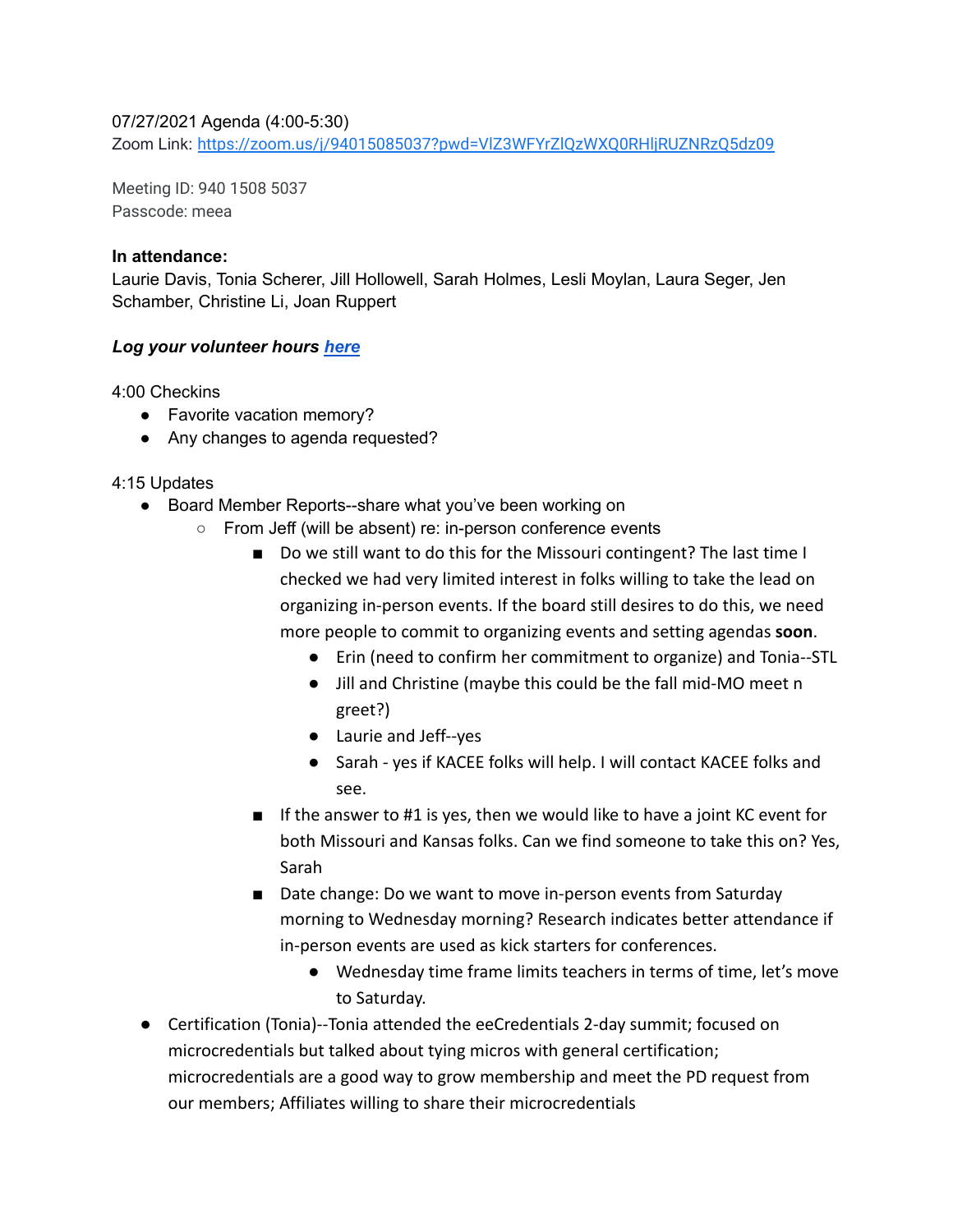- $\circ$  Level 2 is good to go, we don't need to make major changes to it right now, but Lesli will need to put forms and rubrics on the website and update the payment portal for level 2
- Lost two committee members (Sydney and Geoff)
- NAAEE Community Forum on advocating for ESSER funds to be used for EE and Outdoor Ed--Lesli attended
	- DESE received a bunch of money from the government. They have to give 90% of it to schools. The money is to be spent on SEL, equity, addressing learning loss and health. It can also be used for EE, and we can help raise awareness and confidence around that.
	- NAAEE would like affiliates to advocate for using the funds for 1) annual field experiences 2) weekly green school activities 3) daily outdoor education and 4) coordination and support like Sustainability Coordinators or staff PD
	- What do we want our role to be in this? And does this supersede some other priorities?
		- Joan-can MEEA apply for funds?- No, schools get the funds. Do schools know about the funds? Hopefully, but possibly not all know.
		- Laurie- have they already distributed the funds? Some of them have been, but not all.
		- Sarah--reach out to schools to inform them and also reach out to our partner orgs
		- Laura--SEL an important one to target, good opportunity>>clear marketing about what EE cando, should it be a committee?
		- Send information in MEEA newsletter?
		- Lesli and Sarah will discuss offline and bring more info next meeting. Anyone else? Laura, Jill interested

4:30 Treasurer's Report (Laurie)

- Quarterly [statement-](https://drive.google.com/file/d/1Lb2GfJHsqjbIjkjlFJiVNeNXAn73RpPG/view?usp=sharing)-see at a glance where we are in 3 month chunks; continue to run into the red, July typically slow; membership and sponsorships are good opportunities for the board to help with
- Conference Sponsorship
	- [Packet](https://drive.google.com/file/d/1uofleRf_M9kn1pE2ecqclbJ8Lr8n42RR/view?usp=sharing)
	- MEEA's webpage

4:40 DG Review (Dynamic [Governance](https://drive.google.com/file/d/16sS0kGlQ0eH5GW9n9eM6jjFxAGQujtpL/view?usp=sharing) Cheat Sheet)

- Our questions from past two months: How do we change our membership so that people get what they want from MEEA and Membership is a more significant funding stream for MEEA?
- In May, we began picture forming around Membership and consented to send a member survey since we haven't done one since 2019
- $\circ$  In June, Lesli brought data re: membership for a more complete picture and then we started shaping a proposal. Tuners Lesli, Sarah, and Joan met after that meeting to synthesize and shape formal proposals. Their notes **[HERE](https://docs.google.com/document/d/1s7pTSoKqNR_GNPl6uJHLEMQheSsJrY2Wu8gI8Zr77WQ/edit?usp=sharing)**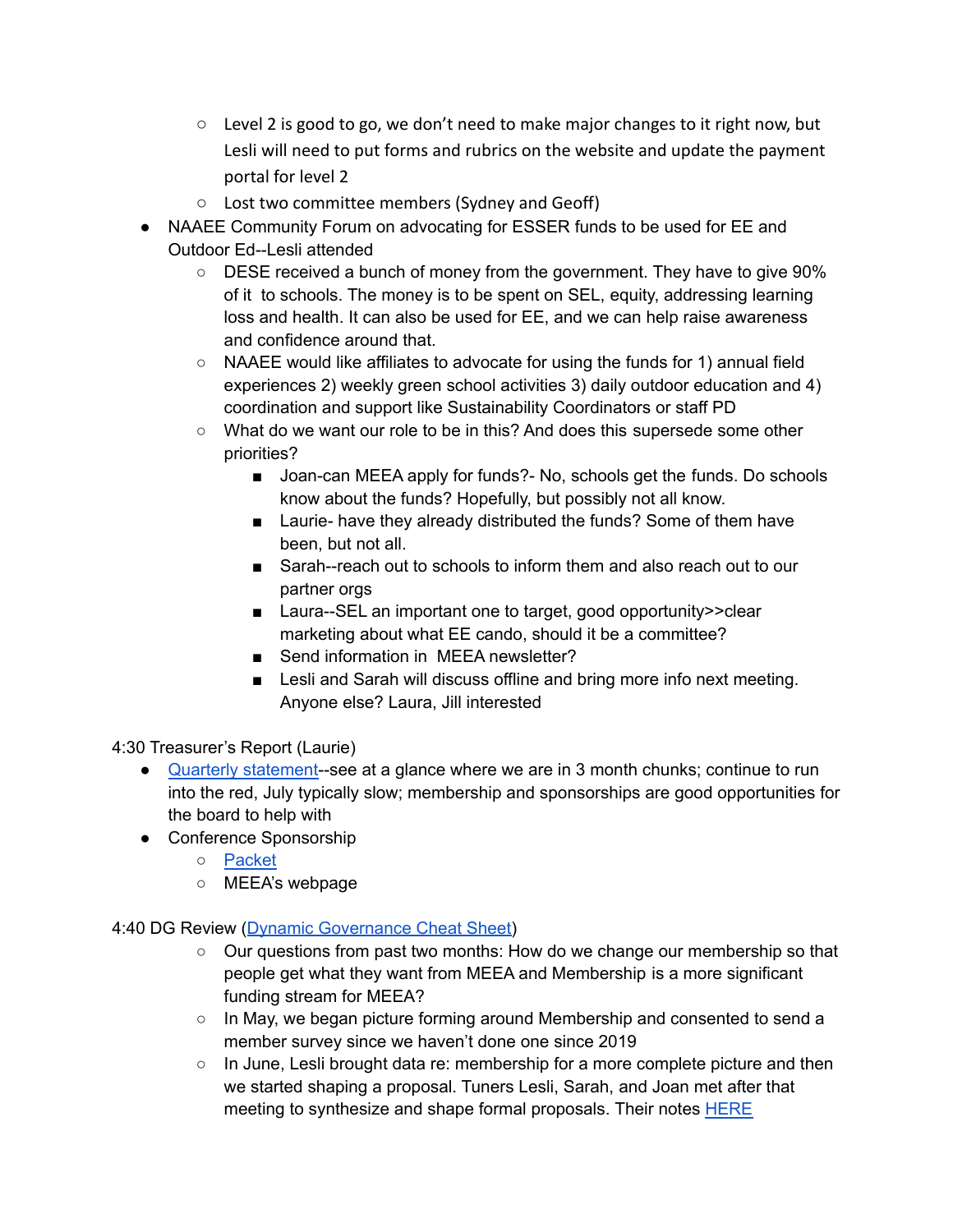4:50 Practicing DG (Survey, Membership Levels, and Renewals)

- **Select roles** (facilitator, note taker)
	- Facilitators:
	- Note takers:
- **● Survey Proposal:** Send out [survey](https://docs.google.com/forms/d/e/1FAIpQLScsXt3RW6i-3Pl_2gHvwdgl3fKnxD9GpCmolEZM2y3IhEjIOQ/viewform?usp=sf_link) to MEEA Members
	- Proposal accepted with 3 changes:
		- Change informational/educational to Professional development
		- "Weekly update" to "every update"
		- Add in question about role in EE with checkboxes
- **● Membership Levels Proposal:**
	- Discussion rounds re: the four options that emerged during proposal shaping
	- Comments: could we incorporate "growth" levels?
	- Concerns with lifetime membership for longterm funding impact depending on what we charge
		- \$1000-\$1500?

| Option 1                                                                                                                                                                                                          |                                                                                    |                                                                |                       |  |
|-------------------------------------------------------------------------------------------------------------------------------------------------------------------------------------------------------------------|------------------------------------------------------------------------------------|----------------------------------------------------------------|-----------------------|--|
| Individual<br>Discount for<br>seniors/stude<br>nts)<br>Pay As You<br>Can                                                                                                                                          | Organization 1<br>Nonprofit<br>School                                              | Organization 2<br>For-profit/gov'<br>t agency                  |                       |  |
| Option 2                                                                                                                                                                                                          |                                                                                    |                                                                |                       |  |
| Individual<br>Discount for<br>$\bullet$<br>seniors/stude<br>nts)<br>Pay As You<br>Can                                                                                                                             | Organization 1<br>Nonprofit<br>School                                              | Organization 2<br>For-profit/gov'<br>t agency                  | Lifetime (Individual) |  |
| Option 3--Laura leaning toward this one; Laurie too; Sarah likes 3 or 4 (but wonders about<br>what we'd charge for lifetime?); Tonia likes 3 or 4 depending on Lifetime; prefers 3 but not<br>sure about Lifetime |                                                                                    |                                                                |                       |  |
| Individual<br><b>Discount for</b><br>seniors/stude<br>nts)<br>Pay As You<br>Can                                                                                                                                   | <b>Organization 1</b><br><b>Small</b><br>corporation<br>Nonprofit<br><b>School</b> | <b>Organization 2</b><br>Large<br>corporation/G<br>ov't agency | Lifetime (Individual) |  |
| Option 4--Joan likes 3 or 4, but leans toward 4 because of worries with lifetime not being a<br>moneymaker; Lesli likes option 4; Jen likes option 4 unless Lifetime is large enough                              |                                                                                    |                                                                |                       |  |